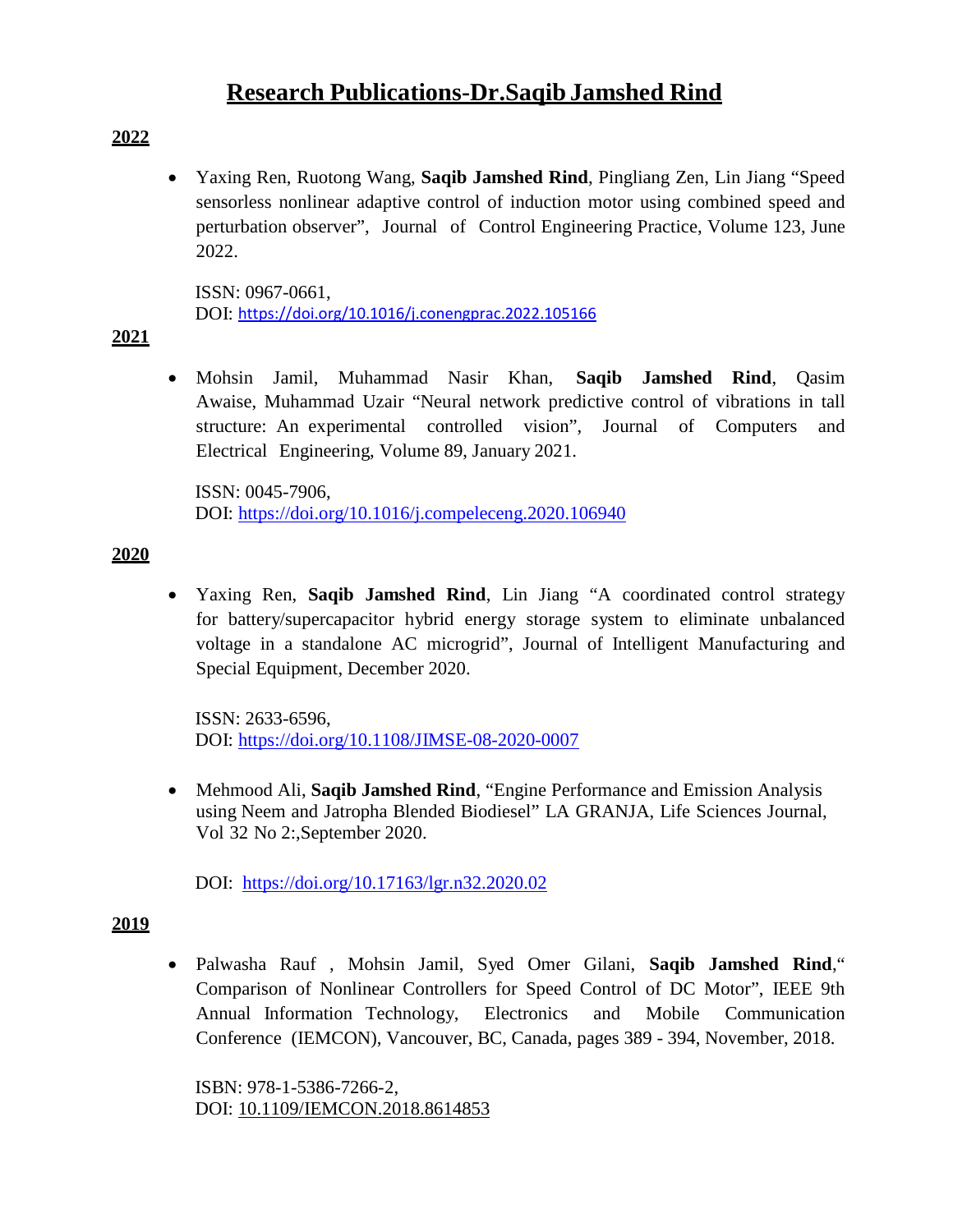• **Saqib Jamshed Rind**, Anas Amjad, Mohsin Jamil ," Rotor Flux MRAS based Speed Sensorless Indirect Field Oriented Control of Induction Motor Drive for Electric and Hybrid Electric Vehicles", 53rd International Universities Power Engineering Conference (UPEC), Glasgow, UK, pages 1-6, September 2018.

ISBN: 978-1-5386-2910-9, DOI: 10.1109/UPEC.2018.8542009

• **Saqib Jamshed Rind**, Mohsin Jamil , Anas Amjad,"Electric Motors and Speed Sensorless Control for Electric and Hybrid Electric Vehicles: A Review", 53rd International Universities Power Engineering Conference (UPEC), Glasgow, UK, pages 1-6, September 2018.

ISBN: 978-1-5386-2910-9, DOI: 10.1109/UPEC.2018.8541871.

## **2017**

• **Saqib Jamshed Rind**, Yaxing Ren, Yihua Hu, Jibing Wang, Lin Jiang, "Configurations and control of traction motors for electric vehicles: A review", Chinese Journal of Electrical Engineering, vol.3 , issue.3, December 2017.

ISSN: 2096-1529, DOI: 10.23919/CJEE.2017.8250419.

## **2015**

• **Saqib Jamshed Rind**, Y. Ren, K. Shi, L. Jiang, and M. Tufail, Rotor flux-MRAS based speed sensorless non-linear adaptive control of induction motor drive for electric vehicles, 50th International Universities Power Engineering Conference (UPEC), Stoke on Trent, UK, pages 1-6, September 2015.

ISBN: 978-1-4673-9682-0, DOI: 10.1109/UPEC.2015.7339869.

## **2014**

• **Saqib Jamshed Rind**, Yaxing Ren, and Lin Jiang, Traction motors and speed estimation techniques for sensorless control of electric vehicles: A review, 49th International Universities Power Engineering Conference (UPEC), Cluj-Napoca, Romania, pages 1-6, September 2014.

ISBN: 978-1-4799-6557-1, DOI: 10.1109/UPEC.2014.6934646.

#### **2018**